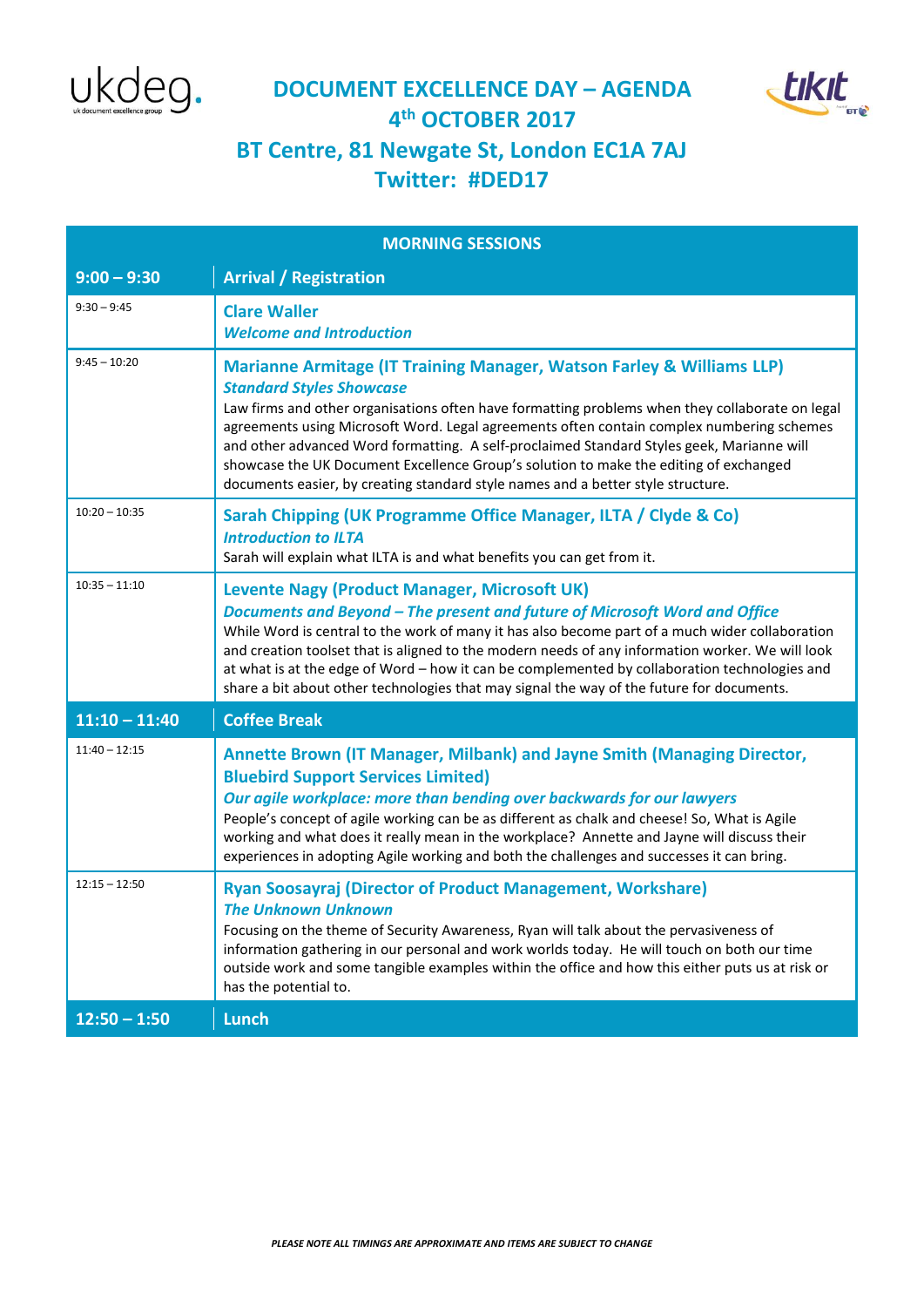





## **Twitter: #DED17**

| <b>AFTERNOON SESSIONS</b> |                                                                                                                                                                                                                                                                                                                                                                                                                                                                                                                                                                                                                       |
|---------------------------|-----------------------------------------------------------------------------------------------------------------------------------------------------------------------------------------------------------------------------------------------------------------------------------------------------------------------------------------------------------------------------------------------------------------------------------------------------------------------------------------------------------------------------------------------------------------------------------------------------------------------|
| $1:50 - 2:35$             | Adrian Stafford (Head of Legal Knowledge Engineering, LexisNexis), Rob<br>Lankester (Document Automation Manager, Berwin Leighton Paisner LLP)<br>Is automation changing our roles and our businesses?<br>An interactive panel session chaired by Ann Hemming. Adrian and Rob, 2 automation specialists,<br>will introduce Emma Howdle-Fuller, BLP's head of banking and Helen Owden from LexisNexis who<br>has recently started work as a knowledge engineer. They will discuss how automation is changing<br>the way we work and the impact it will have on the law firm of the future.                             |
| $2:35 - 3:10$             | <b>Mark Garnish (Chief Technology Officer, Tikit Limited)</b><br><b>What does being Office 365 compatible mean to your firm?</b><br>Microsoft is pushing Office 365 hard but do you really know what it is and how it differs from<br>traditional MS Office? Mark will look at what Office 365 really is (and what it isn't) and will explain<br>the different licensing and functionality available. If you are thinking of purchasing Office 365 and<br>want to use it across all multiple devices (desktop, mobile and online) you really need to know the<br>benefits and compromises that you may be faced with. |
|                           |                                                                                                                                                                                                                                                                                                                                                                                                                                                                                                                                                                                                                       |
| $3:10 - 3:40$             | <b>Coffee Break</b>                                                                                                                                                                                                                                                                                                                                                                                                                                                                                                                                                                                                   |
| $3:40 - 4:15$             | Iwona Dudek (Consultant, Legal Template Design / CMS)<br>Legal House Style in a global environment. What to prepare for!<br>With many years' experience working with global law firms, Iwona will discuss the impact of<br>working with documents from different countries within a law firm, from recognising when<br>documents need to be different within foreign jurisdictions to dealing with multi-national<br>templates and multi-language documents.                                                                                                                                                          |
| $4:15 - 4:50$             | <b>Paul Walker (Head of EMEA Pre-Sales, iManage)</b><br><b>Best practices in Document Control</b><br>Advances in consumer-style technology enable plenty of opportunities to easily share documents<br>with colleagues and external parties, many of these are outside the traditional control of the firm,<br>opening firms to unprecedented risk in terms of security and reputation. How do we provide the<br>benefit of such technologies while ensuring the security and governance the firm needs?                                                                                                              |

## **PLEASE JOIN US FOR DRINKS AND CANAPES AT**

**Bread Street Kitchen One New Change, 10 Bread St, London EC4M 9AJ (Map Attached)**

**Sponsored by Microsystems, Workshare, and Tikit**